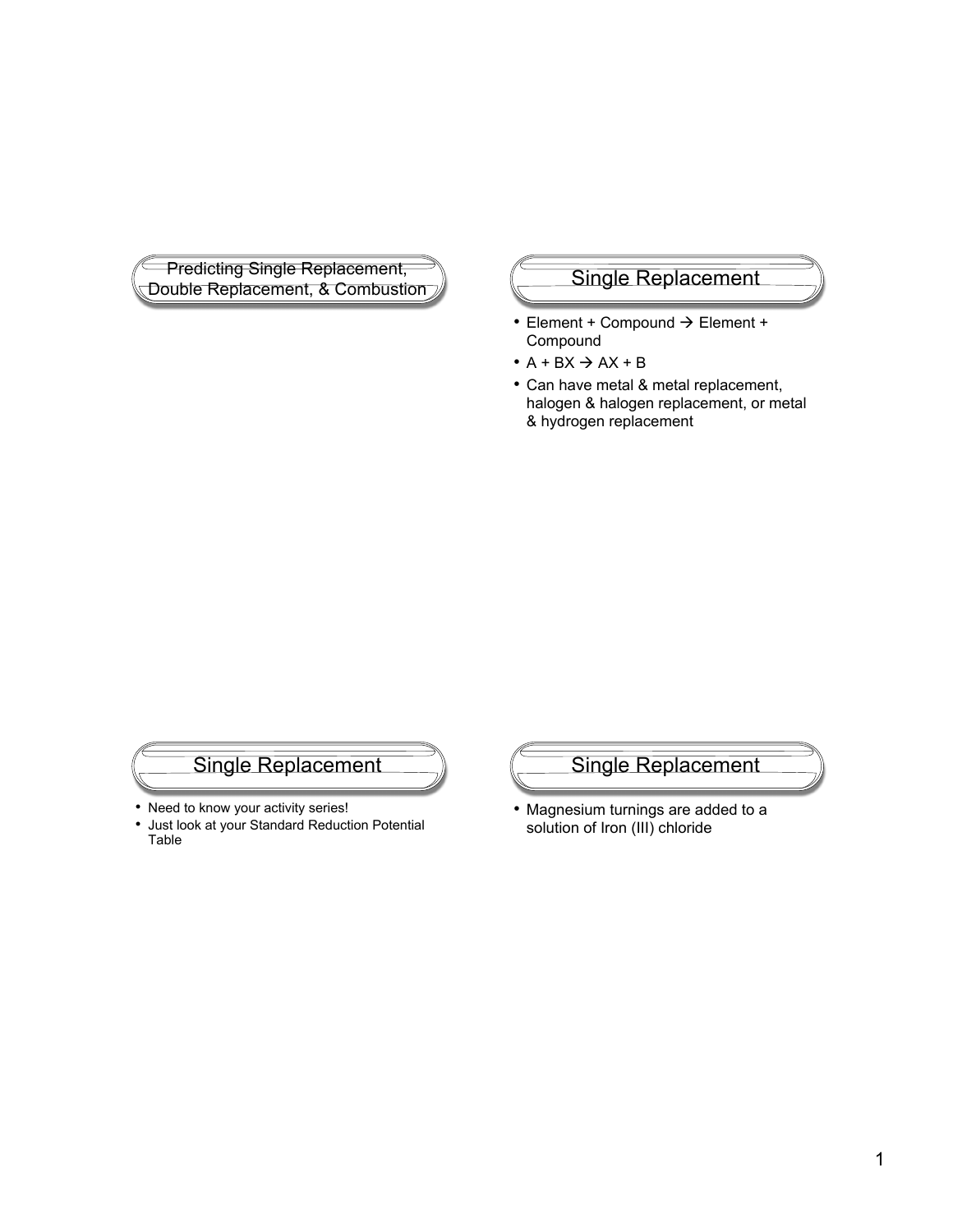### Single Replacement

- Sodium is added to water
- Whenever water is added to an element visualize it as HOH (make sure you re write it as  $H_2O$ )

#### Single Replacement

• Chlorine gas is bubbled into a solution of potassium fluoride

## Double Replacement

- **Double Replacement** a reaction involving the exchange of ions between 2 compounds
- Of the form:  $AX + BY \rightarrow BX + AY$

## Double Replacement

- In order for a double replacement reaction to take place, one of 3 things must be formed:
- $\cdot$   $\hspace{0.06cm}-$
- \_\_\_\_\_\_\_\_\_\_\_\_ • \_\_\_\_\_\_\_\_\_\_\_\_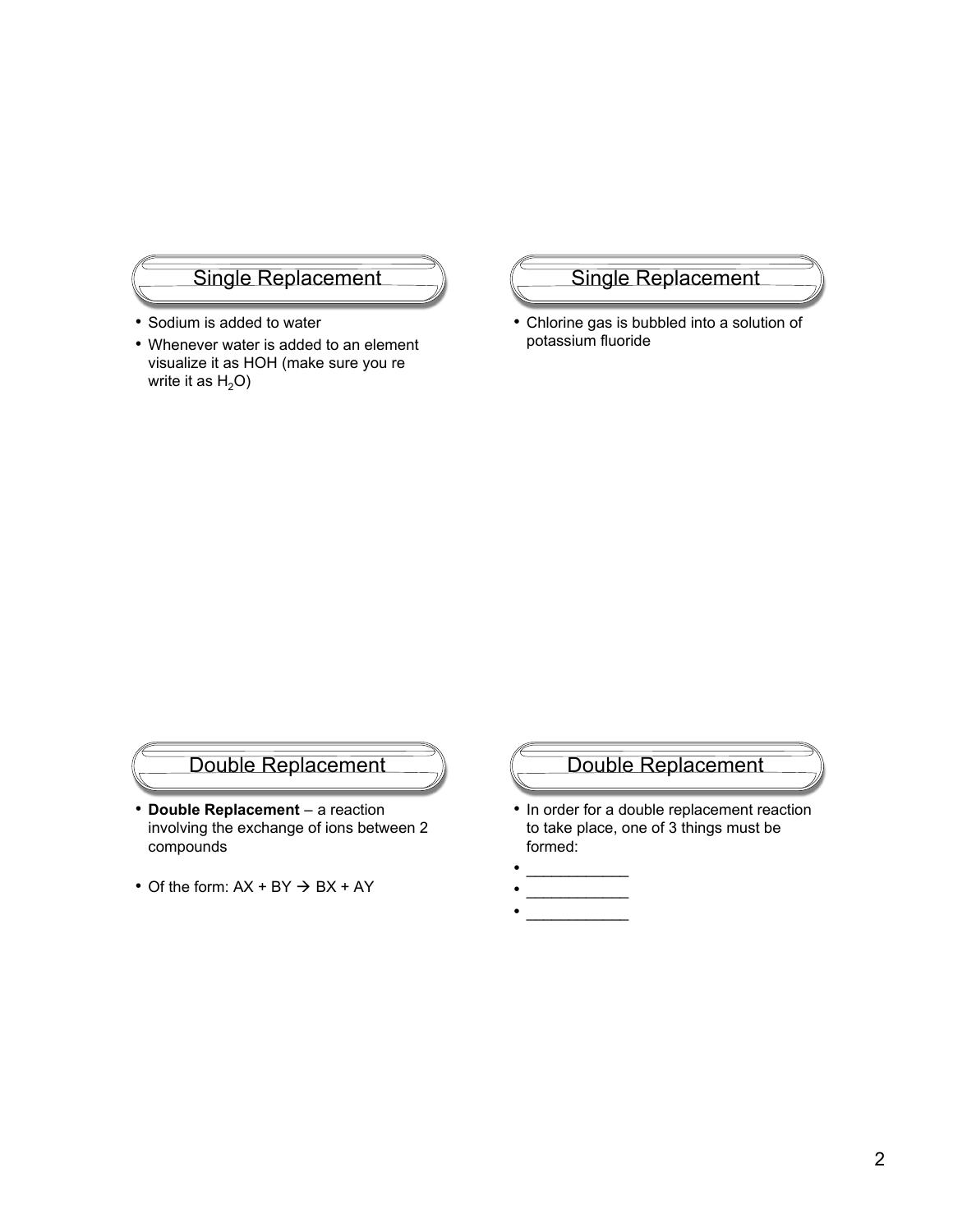

1. A saturated solution of barium hydroxide is mixed with a solution of iron (III) sulfate

#### Double Replacement # 2 (Formation of a gas)

- 2. Formation of a gas (acid + sulfide, sulfite, carbonate, or bicarbonate)
- Hydrobromic acid is added to a solution of potassium bicarbonate



3. Sodium hydride is placed into water



- Acid + base  $\rightarrow$  salt + water
- Hydrogen sulfide gas is bubbled through excess potassium hydroxide solution